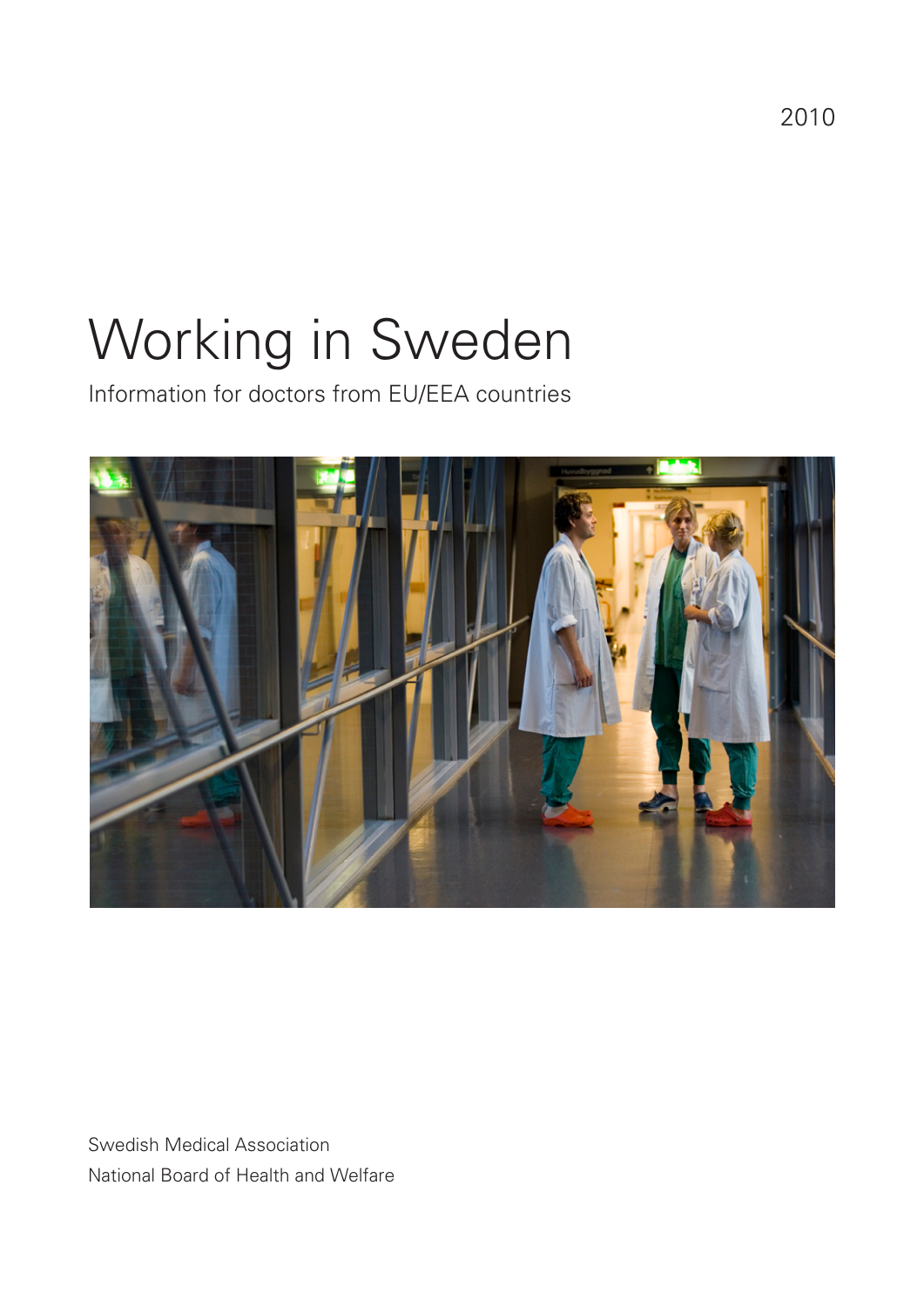# **Contents**

| Recognition of qualifications                  | 3 |
|------------------------------------------------|---|
| Administrative procedure                       | 3 |
| Medical education and training                 | 4 |
| Working conditions                             | 5 |
| Labour market situation                        | 6 |
| Medical responsibility and professional ethics | 6 |
| Medical indemnity                              | 7 |
| Appendix A: Medical specialties in Sweden      | 8 |
| Appendix B: Addresses                          | 9 |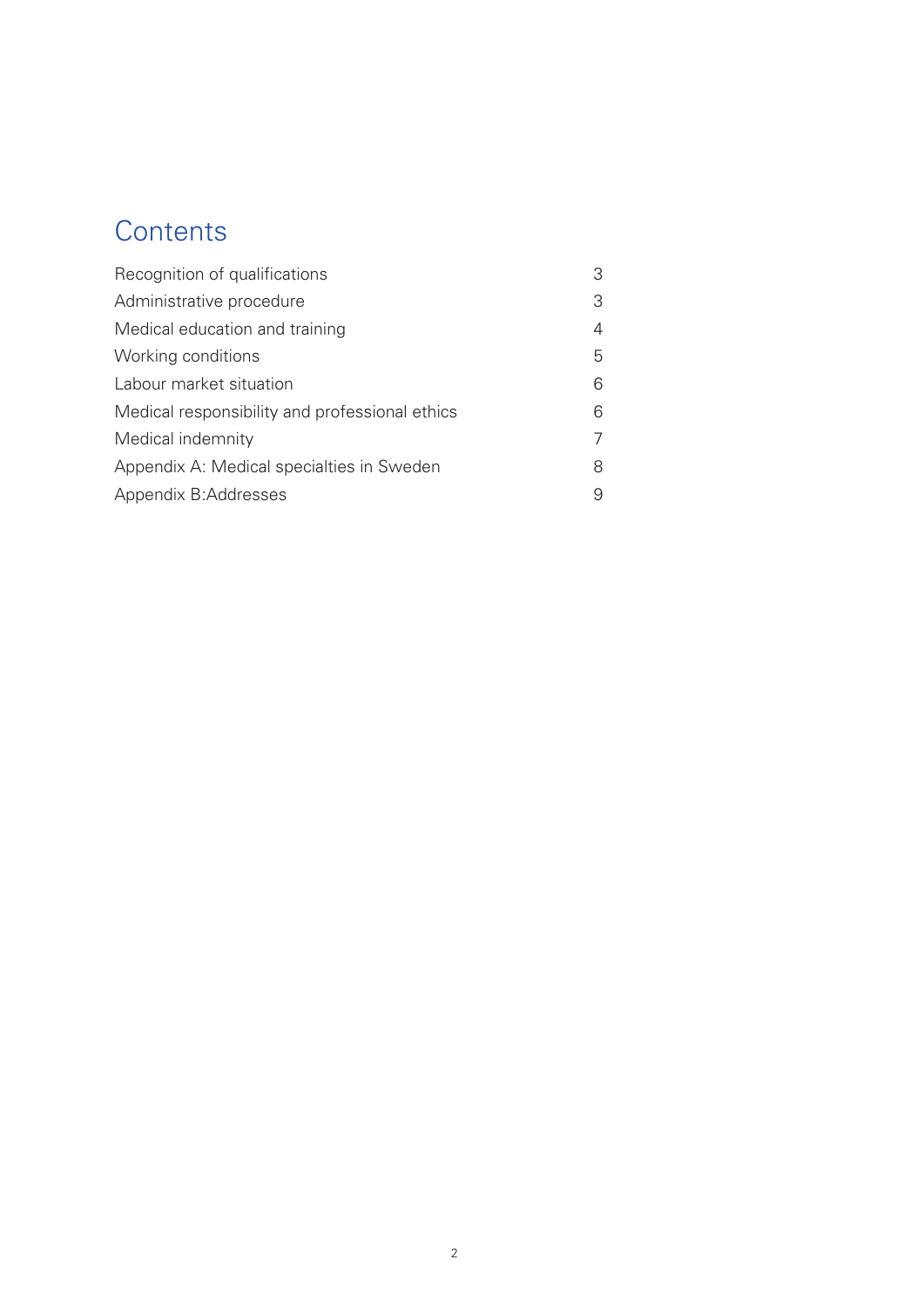# Recognition of qualifications

#### a) Directive 2005/36/EC

In order to facilitate the free provision of services, the Directive on the recognition of professional qualifications – Directive 2005/36/EC – guarantees doctors and other persons in regulated professions having acquired their professional qualifications in a Member State, access to the same profession and pursue it in another Member State with the same rights as nationals. What is said hereinafter about Member States is equally applicable to the EEA States Norway, Iceland and Liechtenstein and also to Switzerland.

The Directive provides for the mutual recognition of medical qualifications on basic training level as well as specialty level.

#### b) Recommendation 75/367/EEC

Sweden has decided to comply with a recommendation adopted by the Council of the European Union with the objective to make it possible to perform postgraduate medical practice in another Member State than that of undergraduate training. This could be an opportunity for graduated doctors who need some kind of pre-registration service in order to gain the qualification listed in an annex to the directive.

The relevant clinical practice available in Sweden is either the internship programme ("AT-block") of at least 18 months' duration or short-time medical appointments as locum tenens in a subordinate position. To practice in Sweden a decision of appointment from The National Board of Health and Welfare, is required. Further, it must be noted that in order to perform this training, sufficient knowledge of the Swedish language is a condition.

# Administrative procedure

A condition to offer services in regulated professions in the health care sector in Sweden is a "legitimation". The National Board of Health and Welfare is the competent authority and responsible for issuing evidence of formal medical qualifications. The Board is also responsible for maintaining the Swedish medical register for all qualifications referred to in the above.

A migrating doctor seeking recognition in Sweden should approach the Board in order to acquire the necessary application form (www.socialstyrelsen.se). In addition to the application form the following documents must be submitted:

- 1. **Diploma, certificate** or other evidence of formal qualification and registration of licence in the country of education.
- 2. **Birth certificate/copy of passport**. Applicants residing in Sweden should enclose a "svenskt personbevis" instead (must not be older than three months).
- 3. **European certificate of current professional status**. This certificate is a statement that the applicant is entitled to practise his/her profession in the country of education without limitation. This certificate has to be issued by the competent authority in the country of education or from the EEA-country where the applicant was last established professionally. The certificate has to be presented in its original form and must be issued within the last three months. The certificate must be written in English or accompanied by a translation into English or Swedish. The translation must be made by an authorized translator. If the applicant is able to submit a certified copy of licence from another Nordic country this certificate is not required.

#### 4. Summary of **formal qualifications and professional experience** must be presented.

The copies must be certified to be true copies by an authority, professional organisation or an institution. This requirement is not applicable to migrating doctors from a Nordic State since other routines are applied in these cases.

When the National Board of Health and Welfare has made the formal assessment, the applicant will become fully registered and the licence to practise medicine will be issued. In order to offer services as a doctor in Sweden, national legislation must be followed. This means good knowledge of the Swedish language and the relevant medical legislation. The employer has responsibility as well as the practitioner to ensure these circumstances are fulfilled.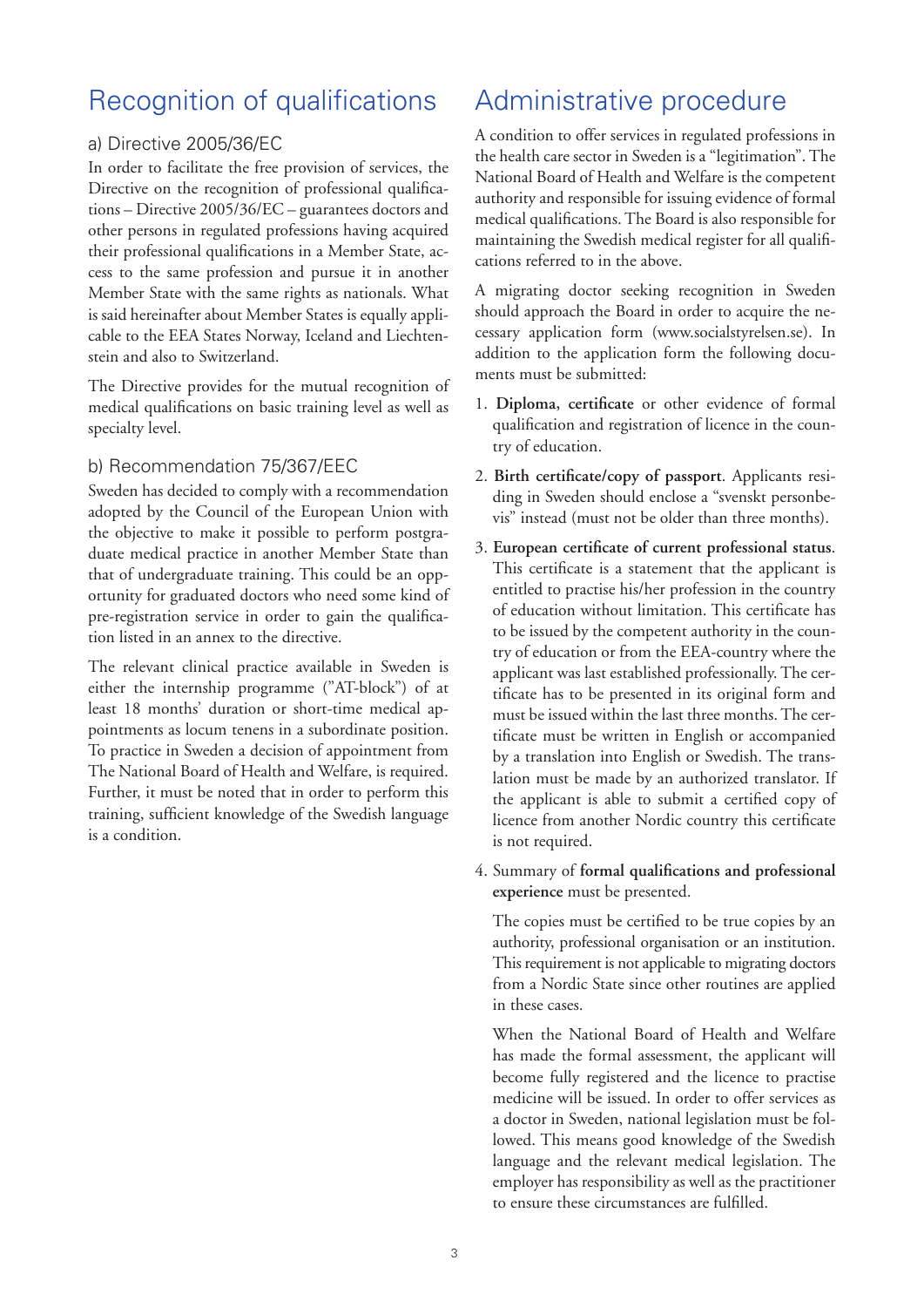# Medical education and training

In Sweden medical education and training are organised in three phases: undergraduate education, pre-registration training and specialist training.

Basic undergraduate medical education takes 5 1/2 years (at least 40 weeks of full time studies per year).

After graduation follows a compulsory training programme (internship) of at least 18 months. This first stage of clinical training comprises surgery (3–6 months), internal medicine (3–6 months), psychiatry (three months) and family medicine (six months). The doctor's knowledge and skills are assessed by the senior colleagues and tested in a written examination under supervision of the universities. After successful completion of this programme the doctor obtains his/her licence to practise (full registration), which is granted by the National Board of Health and Welfare.

Once the doctor has got a licence to practise, the doctor is entitled to apply for a post to start his/her specialist training. The specialist training has a duration of minimum five years and is carried out in a salaried position with medical responsibility.

There are currently 57 recognized specialties in Sweden. For each of these specialties there is an official description of the training objectives in terms of required knowledge, skills and attitudes (Målbeskrivning). These descriptions have been made by the various specialist societies (within the Swedish Medical Association and the Swedish Society of Medicine) and are authorised by the National Board of Health and Welfare. The junior doctor is entitled to have an individual training programme, specifying the required practical training in various departments together with additional theoretical education. He/she is also entitled to have a personal tutor (a recognised specialist) who will give professional guidance during the specialist training.

The head of the department (clinical medical director) has the ultimate responsibility for the specialist training. He/she also has, together with the personal tutor, the legal responsibility to assess when the doctor has achieved the training objectives set up for the specialist training and thus should be recognised as a specialist. The head of the department states his/her opinion by issuing an official certificate. The National Board of Health and Welfare will then – upon application – grant the doctor the formal qualification as a specialist.

Clinical skill and theoretical knowledge are evaluated continually through the whole period of specialist training. Thus the doctor is not required to take a formal final examination before being granted qualification as a specialist. However, some specialist societies have introduced voluntary examinations.

The Swedish Medical Association, in cooperation with the Swedish Society of Medicine, runs a programme to review and evaluate the quality of training in different departments all over the country.

Continuing medical education and professional development – CME/CPD – is not formalised. There is, however, a variety of courses, seminars etc available, mainly organised by the various specialist societies. IPULS, an institute owned by the Swedish Medical Association, the Swedish Society of Medicine and the Swedish Association of local Authorities and Regions, presents an online educational catalogue on www.ipuls.se.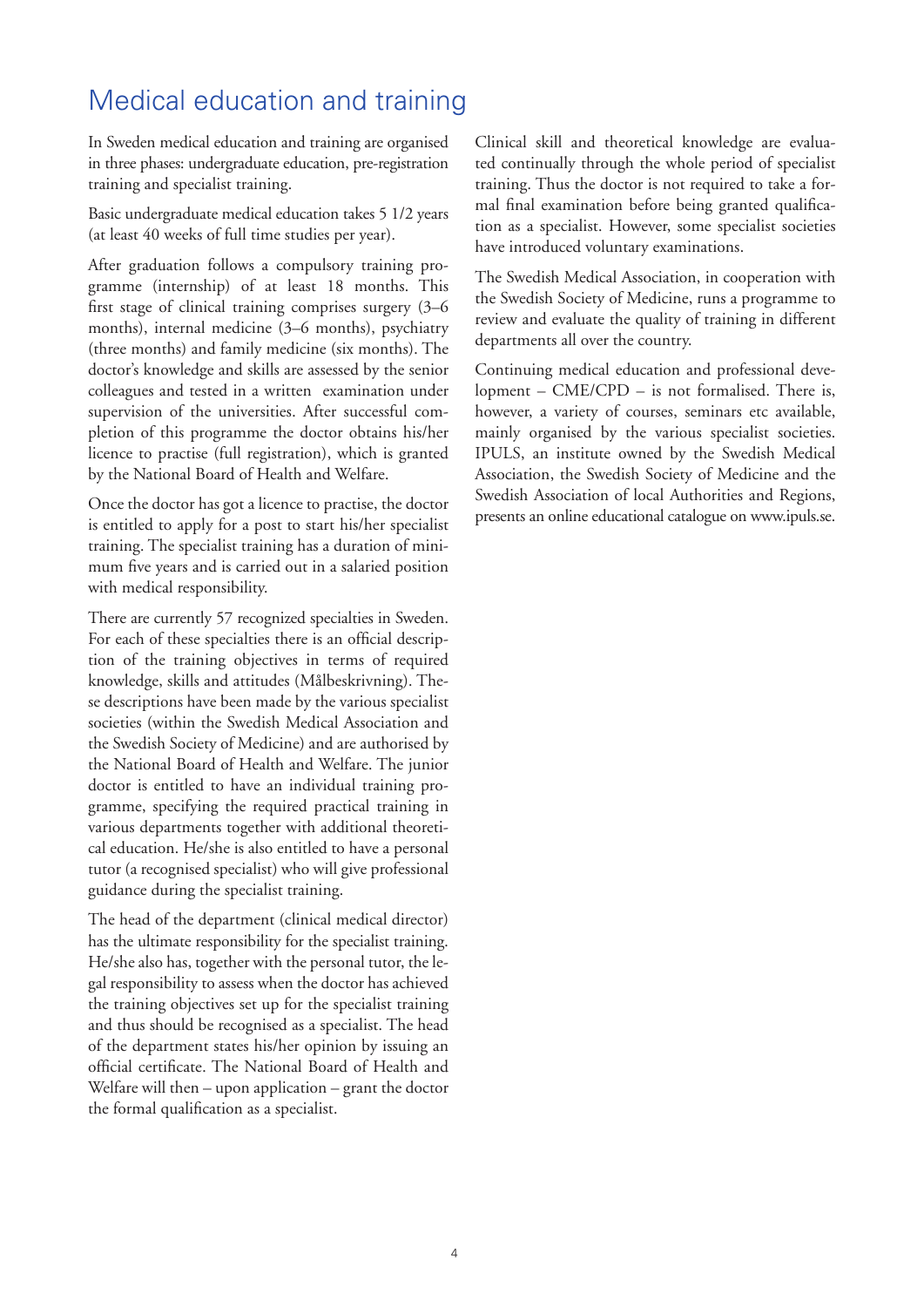## Working conditions

Sweden has a decentralised health and medical care system. The role of the Government is mainly limited to providing the legal framework and supervising that medical care is safe, of good quality and equitably distributed. The County Councils have the task to offer good health and medical services to the population within its bounderies. To note is that in Sweden the patient doesn´t have the right to a certain healthcare but it is the County Councils that shall offer good health and medical services. Financial and operative responsibility rests almost totally with the county councils. These regional bodies have an independent and powerful position with their own right to levy taxes. They run some 80 hospitals – including all university hospitals – and over 1 000 health centres. Medical care in Sweden has traditionally been hospital-orientated, and the number of hospital beds has been high by international standards. In later years, however, primary care and other kinds of ambulatory care have expanded, and the number of hospital beds has been reduced considerably.

The dominant position of the county councils is also reflected in the employment situation. About 80 per cent of the working population are employed in the county council sector. The remainder work as university teachers, private practitioners, in occupational health and the pharmaceutical industry. The establishment of private practice under the social security scheme is possible only with the consent of the county council concerned.

It should particularly be noted that in Sweden also general practitioners usually are salaried employees, not private entrepreneurs, as is the case in many European countries. They have the qualification as specialist in "allmän medicin" wich can be compared with Family Medicine. All training posts for junior doctors are likewise salaried positions in the county councils' health care.

General terms of employment are negotiated between the Federation of County Councils and the Swedish Medical Association. However, the central collective agreements leave considerable room for local negotiations between the individual county council and the local branch of the Swedish Medical Association. Salaries are negotiated between the individual doctor and his/ her employer.

Working hours are partly regulated in law, and partly in collective agreements. The working week is in principle 40 hours. In addition most specialties have night and weekend duty, which is compensated with money, free time or a combination of both. The retirement age is 65 years with an option to stay on until 67.

A large majority – 85-90 per cent – of the Swedish doctors are members of the Swedish Medical Association. As has already been mentioned, the Swedish Medical Association represents its members in collective bargaining about working hours, working conditions etc, but the Association is also deeply involved in a wide range of professional issues, e.g. medical education, medical ethics, health care politics, quality assurance and international relations.

Posts for physicians are advertised in the Swedish Medical Journal (Läkartidningen) and official publications. As a main rule physicians are employed in a position for an indefinite period. There are exceptions to this rule, notably the internship period, and at the university hospitals, where a contract period of six years is common. Employment as locum tenens is, of course, for a definite period.

http://jobb.lakartidningen.se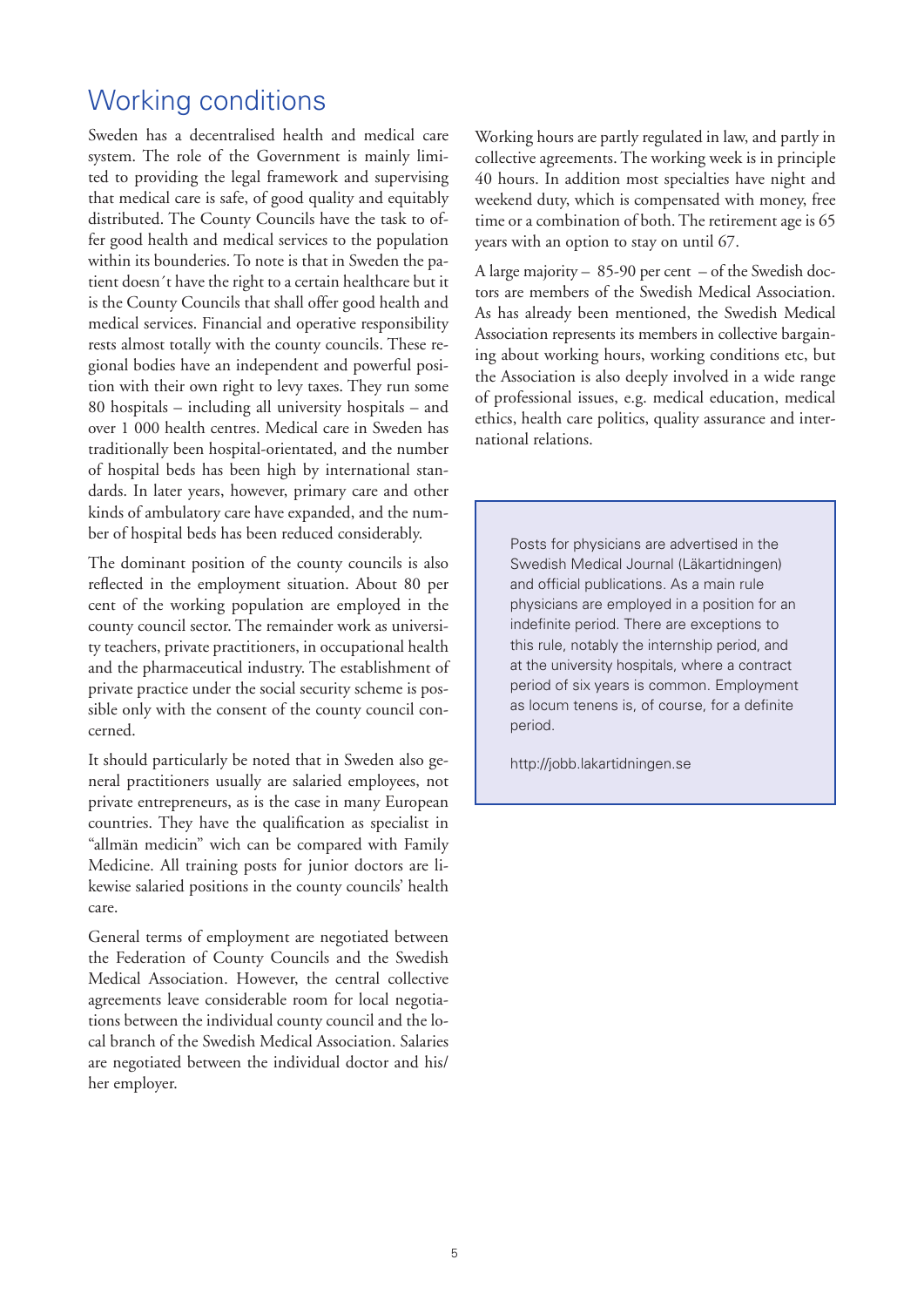## Labour market situation

The number of Swedish physicians has increased steadily and rapidly. During the period 1970-2008 the figure almost fourfold: from slightly over 10 000 to about 35 000. There is now one doctor for every 277 inhabitants. About three quarters are specialists (including specialists in Family Medicine).

The six medical faculties admit about 1200 new students every year. In addition there is an influx every year of some 200 doctors from non-EU countries, who are granted residence permit for political, humanitarian or family reasons.

In 2008 the National Board of Health and Welfare registrated 2 000 new physicians, among whom 50 per cent were graduated from other EU-countries.

In the middle of the 1990's there was a tendency towards a surplus of physicians. Particularly, there was keen competition for posts for specialist training, and many young doctors had to be content with temporary employment as locums.

The picture changed in late 1998, and a shortage of specialists is felt in several specialties, e.g. anaesthesiology, radiology, family medicine and psychiatry. The principal factors behind this change were that the county councils increased their demand for specialists and that physicians from Denmark and Norway working in Sweden returned to their native countries. The demand for junior doctors also increased considerably.

# Medical responsibility and professional ethics

A doctor who is practising the medical profession in Sweden – either in an employed position or as a selfemployed private practitioner – is subject to the supervision of the National Board of Health and Welfare. The doctor is obliged to exercise the medical profession in accordance with the scientific development and reliable experience. The exact definition of these concepts changes over time and are not regulated in law or other regulation.

It is of utter importance that the migrant doctor becomes well acquainted with current regulations and administrative provisions governing the professional duties. The definition of the concepts "scientific development and reliable experience" must be derived from such provisions, as well as from individual decisions of the Medical Responsibility Board.

If a practising doctor fails in his/her professional duty – intentionally or negligently – and the fault is more than trivial, disciplinary sanctions may be imposed by the Medical Responsibility Board after notification from the National Board of Health and Welfare or the patient concerned. In serious cases the licence to practise may be revoked and the doctor removed from the medical register.

The Swedish Medical Association has adopted a code of medical ethics. The code of ethics states for example that the doctor must act in accordance with the scientific development and reliable experience, and continually strive to expand his/her knowledge. The physician's prime objective is to promote the health of his/her patient. He/she must respect the patient's right to integrity and autonomy as well as the patient's right to information on his/her health and possible alternatives of treatment. The physician must always adhere to the principle of every human beings' equal worth and never expose a patient to discriminatory treatment of any kind. Confidentiality must be upheld regardning all patient information.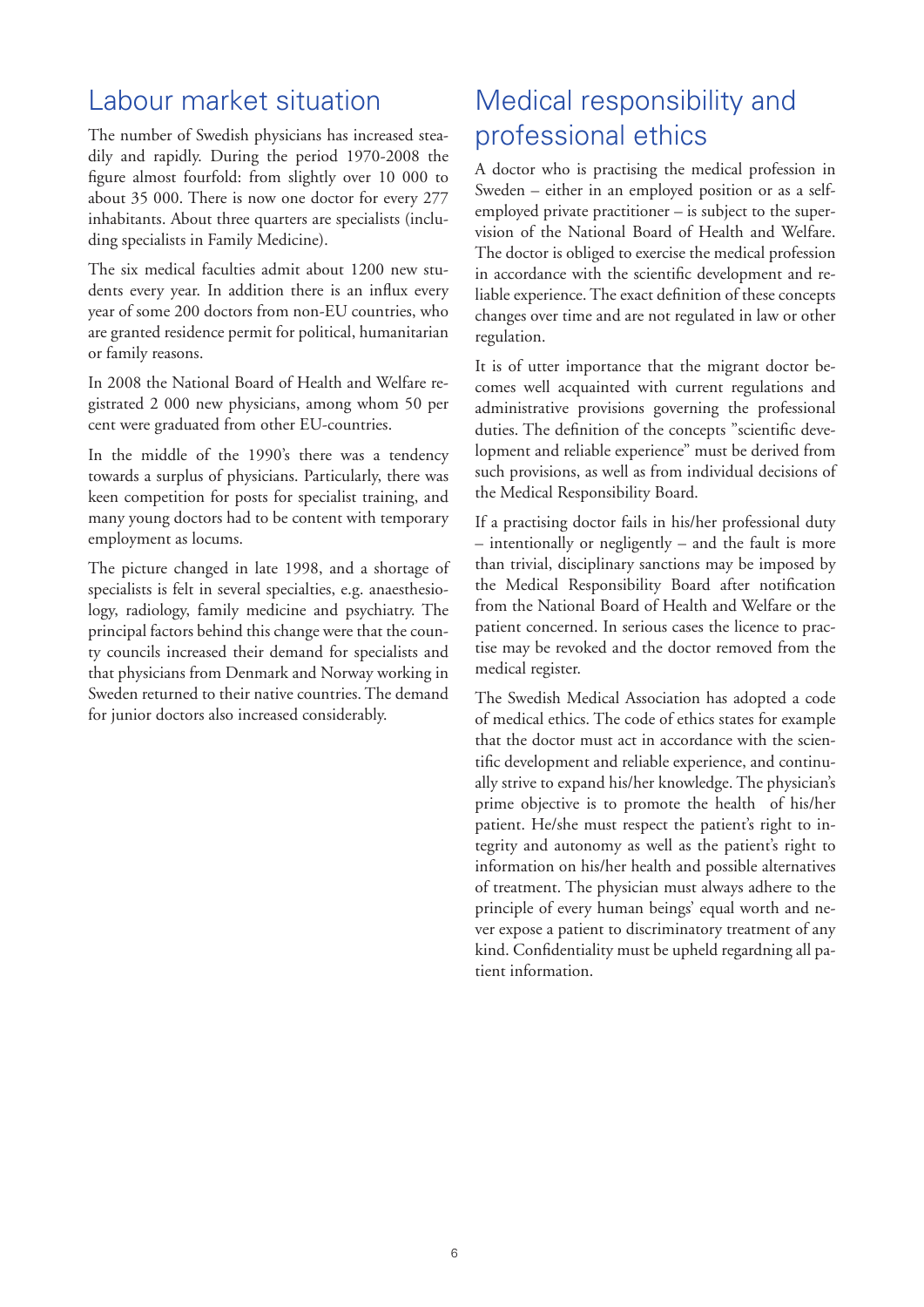# Medical indemnity

All patients, in public as well as in private care, are covered by an insurance ("Patient Insurance") paid by the county councils and other care providers. The insurance may provide the patient with economic compensation for injuries that occur in connection with medical examination, treatment and care. It operates on a no-fault principle, i.e. the patient does not have to prove that the injury is due to negligence on the part of the physician or other personnel. The requirement is that the relation of cause and effect between treatment and damage is established, and that damage is not a "normal" and acceptable consequence of the medical procedure in question. The doctor responsible for the treatment shall inform the patient, if he/she considers that damage has occurred, and assist the patient in applying for compensation.

It is, however, recommended that doctors also have a private liability insurance as a complement. The premiums for a private liability insurance are low, since the Patient Insurance covers most demands for compensation.

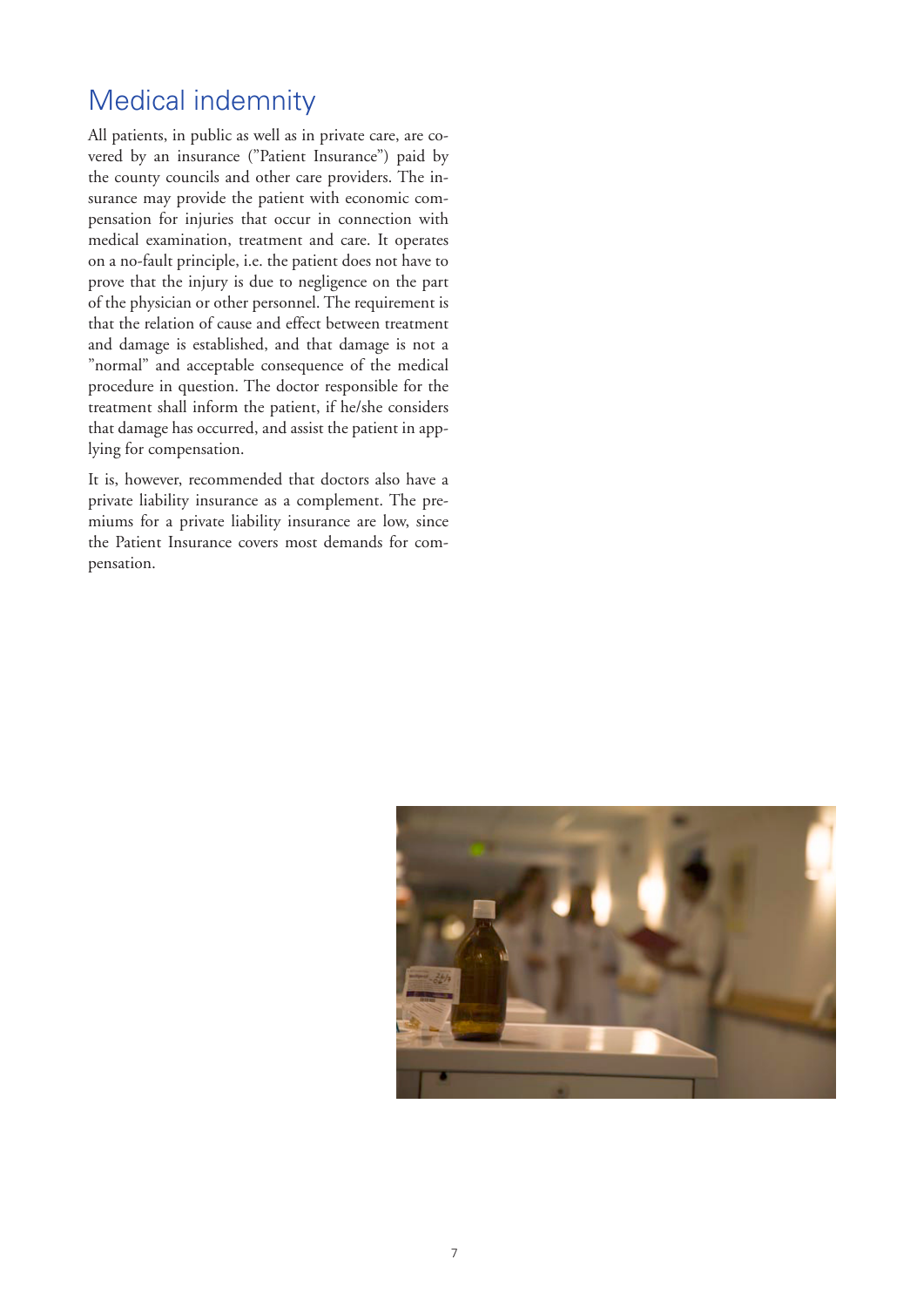## Appendix A Medical specialties in Sweden

(In the process of beeing updated) The official designations in Council Directive 93/16/EEC are used. Specialties not listed in Council Directive 93/16/EEC are referred to in italics and marked with \*

Surgical Specialties General surgery **Orthopaedics** Urology Paediatric surgery Hand surgery\* Plastic surgery Neurological surgery Thoracic surgery Anaesthetics Obstetrics and gynaecology Gynaecological oncology\* Oto rhino laryngology Phoniatrics\* Audiology\* Ophthalmology

Internal Medicine Specialties

General (internal) medicine **Cardiology** Gastro-enterology Endocrinology Renal diseases Respiratory medicine General haematology Allergology Rheumatology Occupational medicine Geriatrics

Paediatric Specialties Paediatrics Child & adolescent allergology\* Child & adolescent neurology\* Child & adolescent cardiology\* Neonatology\*

Family Medicine\*

Psychiatric Specialties Psychiatry Forensic psychiatry\* Child Psychiatry

Radiological Specialties Diagnostic radiology Neuroradiology\* Child & adolescent radiology\*

Clinical Laboratory Specialties Transfusion medicine\* Coagulation & bleeding disorders\* Immunology Microbiology-bacteriology Clinical virology\* Clinical physiology\* Clinical neurophysiology Biological chemistry Pharmacology Clinical genetics \* Pathological anatomy Clinical cytology\* Forensic medicine\*

Community Medicine Industrial Health \* Student Health\* Dermatology-venereology Neurology Communicable diseases Physiotherapy (Rehabilitation) Radiotherapy Nutrition\* Pain management<sup>\*</sup> Nuclear Medicine